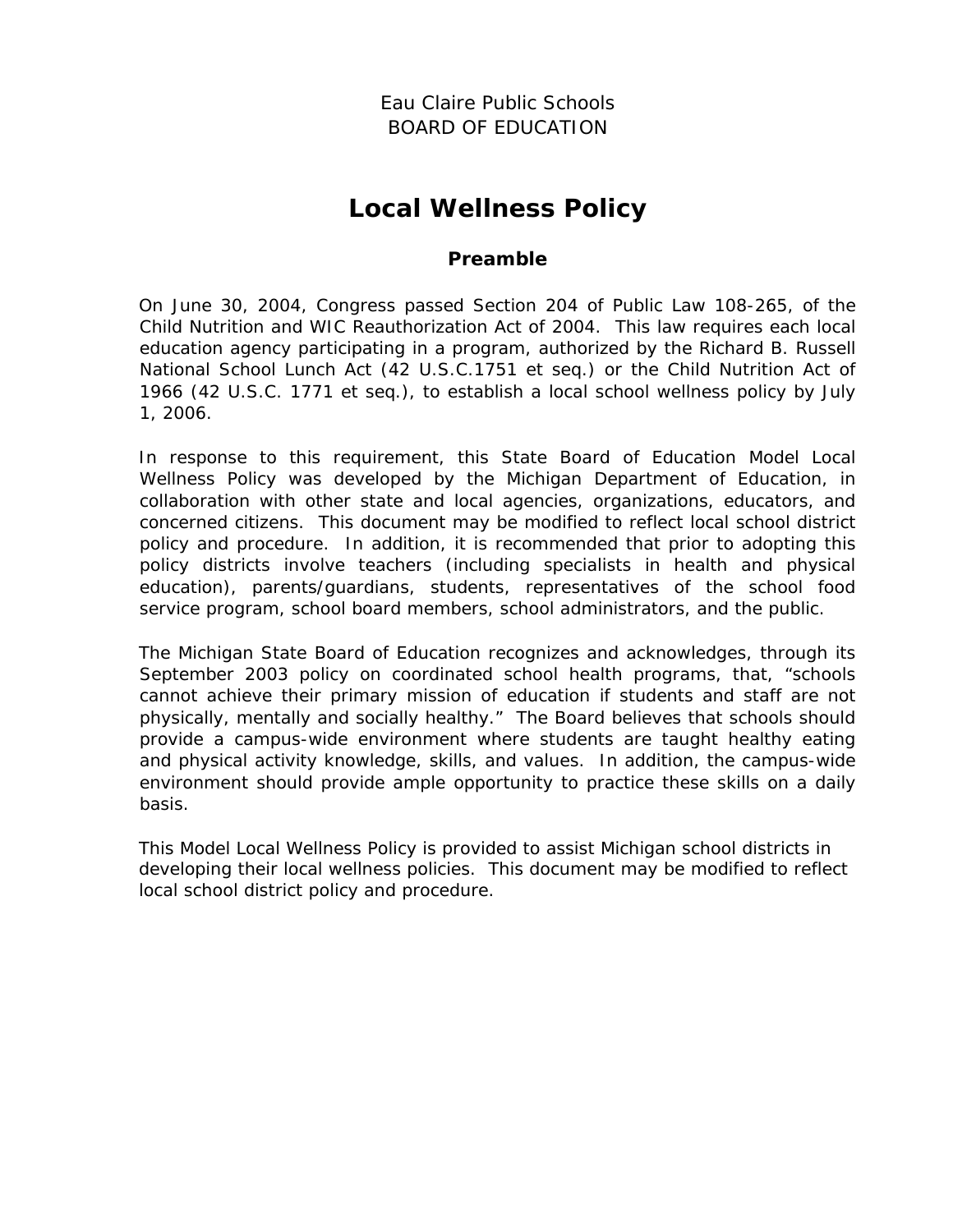#### EAU CLAIRE PUBLIC SCHOOLS STATE BOARD OF EDUCATION

Local Wellness Policy

Local Wellness Policy for Eau Claire Public Schools

The Eau Claire Public Schools is committed to creating a healthy school environment that enhances the development of lifelong wellness practices to promote healthy eating and physical activities that support student achievement.

#### **Nutrition Education**

Every year, all students, Pre-K-12, shall receive nutrition education that is aligned with the *Michigan Health Education Content Standards and Benchmarks*. 1 Nutrition education that teaches the knowledge, skills, and values needed to adopt healthy eating behaviors shall be integrated into the curriculum. Nutrition education information shall be offered throughout the school campus including, but not limited to, school dining areas and classrooms. Staff members who provide nutrition education shall have the appropriate training.

#### **Nutrition Standards**

-

The district shall ensure that reimbursable school meals meet the program requirements and nutrition standards found in federal regulations.<sup>2</sup> The district shall encourage students to make nutritious food choices.

The district shall monitor all food and beverages sold or served to students, including those available outside the federally regulated child nutrition programs. The district shall consider nutrient density<sup>2</sup> and portion size before permitting food and beverages to be sold or served to students.

<sup>&</sup>lt;sup>1</sup> Michigan Department of Education Health Education Content Standards and Benchmarks, and the state of the state of the July 1998. http://www.michigan.gov/documents/Health\_Standards\_15052\_7.pdf. <sup>2</sup> Title 7— United States Department of Agriculture, Chapter ii - Food and Nutrition Service, Department of Agriculture, Part 210 - National School Lunch Program. http://www.access.gpo.gov/nara/cfr/waisidx\_04/7cfr210\_04.html 2

 $2$  Nutrient dense foods are those that provide substantial amounts of vitamins and minerals and relatively fewer calories. Foods that are low in nutrient density are foods that supply calories but relatively small amounts of micronutrients (sometimes not at all). http://www.health.gov/dietaryguidelines/dga2005/report/HTML/G1\_Glossary.htm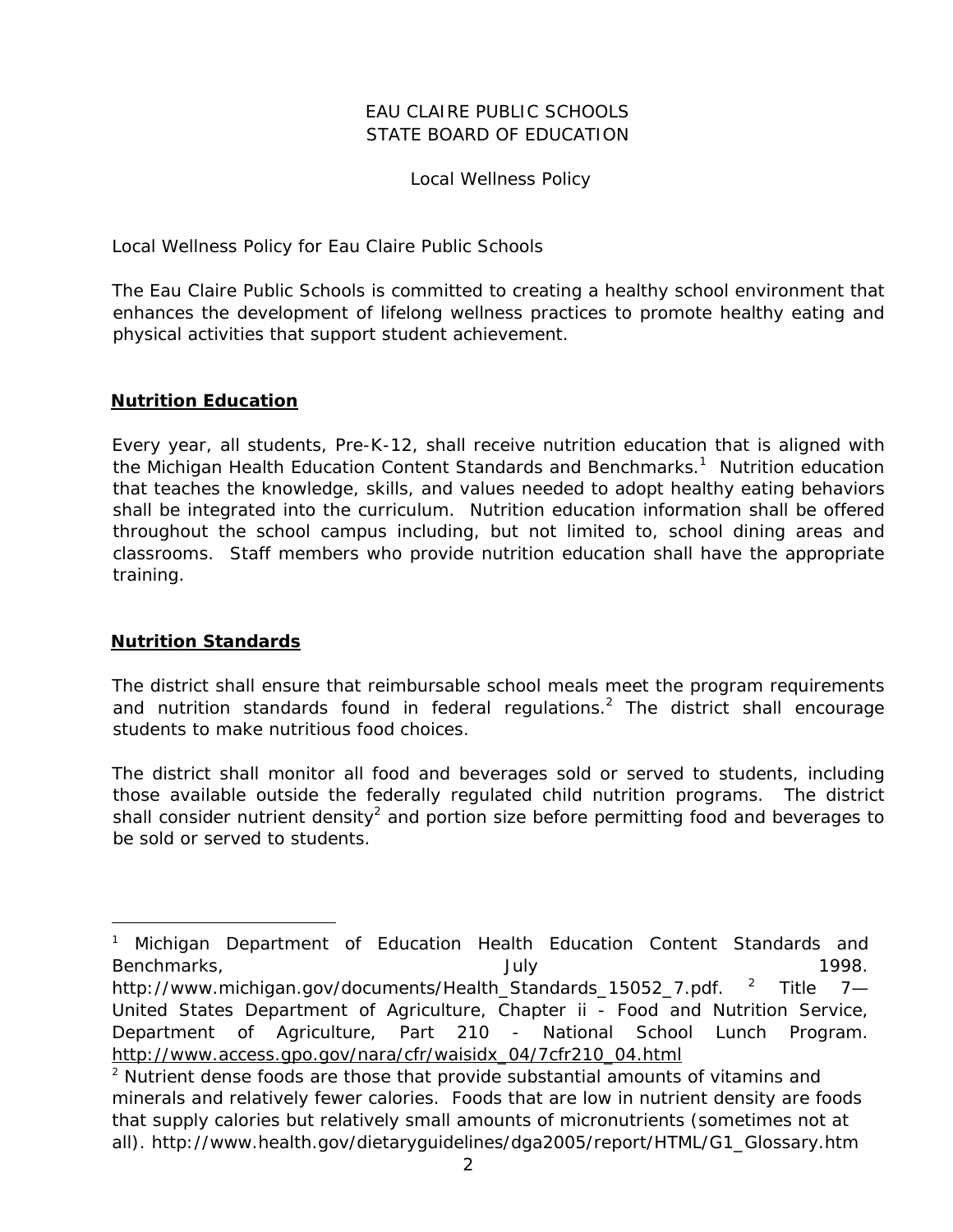The district superintendent shall continually evaluate vending policies and contracts. Vending contracts that do not meet the intent and purpose of this policy shall be modified accordingly or not renewed.

## **Physical Education and Physical Activity Opportunities**

The district shall offer physical education opportunities that include the components of a quality physical education program.<sup>3</sup> Physical education shall equip students with the knowledge, skills, and values necessary for lifelong physical activity. Physical education instruction shall be aligned with the *Michigan Physical Education Content Standards and Benchmarks*. 4

Every year, all students, Pre-K-12, shall have the opportunity to participate regularly in supervised physical activities, either organized or unstructured, intended to maintain physical fitness and to understand the short- and long-term benefits of a physically active and healthy lifestyle.

#### **Other School-Based Activities Designed to Promote Student Wellness**

The district may implement other appropriate programs that help create a school environment that conveys consistent wellness messages and is conducive to healthy eating and physical activity.

#### **Implementation and Measurement**

Eau Claire Public School Board of Education and Administrative team shall implement this policy and measure how well it is being managed and enforced, they shall develop and implement administrative rules consistent with this policy. Input from teachers (including specialists in health and physical education), parents/guardians, students, representatives of the school food service program, school board members, school administrators, and the public shall be considered before implementing such rules. A sustained effort is necessary to implement and enforce this policy. The administrative team shall report to the local school board, as requested, on the district's programs and efforts to meet the purpose and intent of this policy.

-

<sup>&</sup>lt;sup>3</sup> Including goals for physical activity is required by federal law Section 204 of Public Law 108-265. Physical education, while recommended, is not required.

http://www.fns.usda.gov/tn/Healthy/108-265.pdf

<sup>&</sup>lt;sup>4</sup> Michigan Department of Education Physical Education Content Standards and Benchmarks, July 1998.

http://www.michigan.gov/documents/Physical\_Education\_Content\_Standards\_42242\_7.p df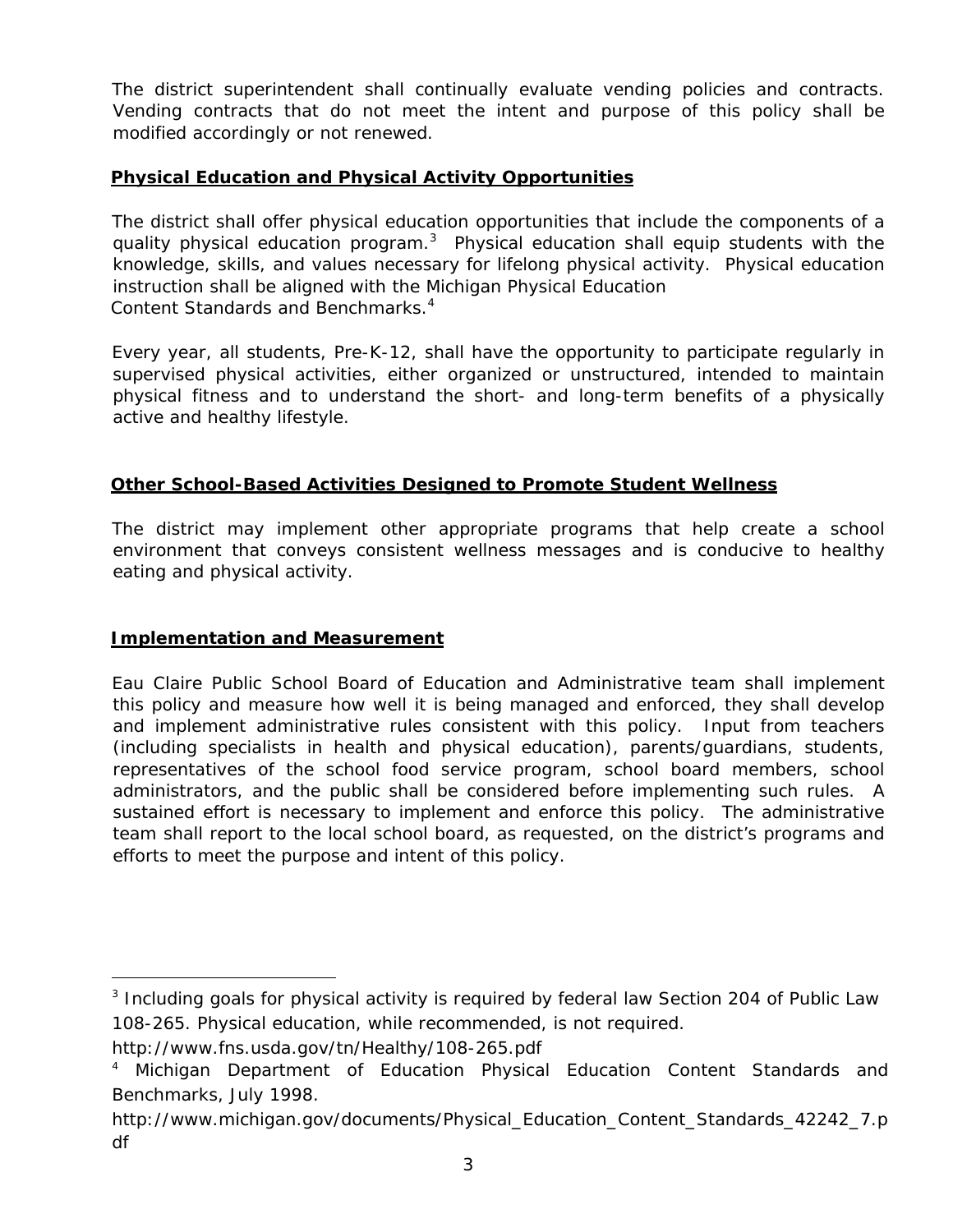*(The following pages provide example model local administrative rules to be considered when drafting your local model wellness policy.)* 

## **Administrative Rules Regarding Eau Claire Public Schools Local Wellness Policy**

In order to enact and enforce Eau Claire Public Schools Local Wellness Policy, the superintendent and the administrative team will have developed these local administrative health and physical education), parents/guardians, students, representatives of the school food service program, school board members, and the public.

To assist in the creation of a healthy school environment, the District may establish a Wellness Team<sup>5</sup> that will provide an ongoing review and evaluation of the Eau Claire Public Schools Local Wellness Policy and these local administrative rules.<sup>6</sup>

The superintendent may appoint a member of the administrative staff of the District to organize the Wellness Team and invite appropriate District stakeholders to become members of the Wellness Team. A Wellness Team may include representatives from the following areas:

- Board of Education
- Administration.
- Counseling/psychological/and social services.
- Food services.
- Health education.
- Health services.
- Parent/guardian, student and community (including health care providers, hospital and public health department staff, non-profit health organizations, physical activity groups, community youth organizations, and university or other governmental agencies).
- Physical education.

-

<sup>&</sup>lt;sup>5</sup> Centers for Disease Control's Coordinated School health web site:

http://www.cdc.gov/HealthyYouth/CSHP/index.htm.

<sup>&</sup>lt;sup>6</sup> Michigan State Board of Education Policy on Coordinated School Health Programs To Support Academic Achievement and Healthy Schools, September 2003.

http://www.michigan.gov/documents/CSHP\_Policy\_77375\_7.pdf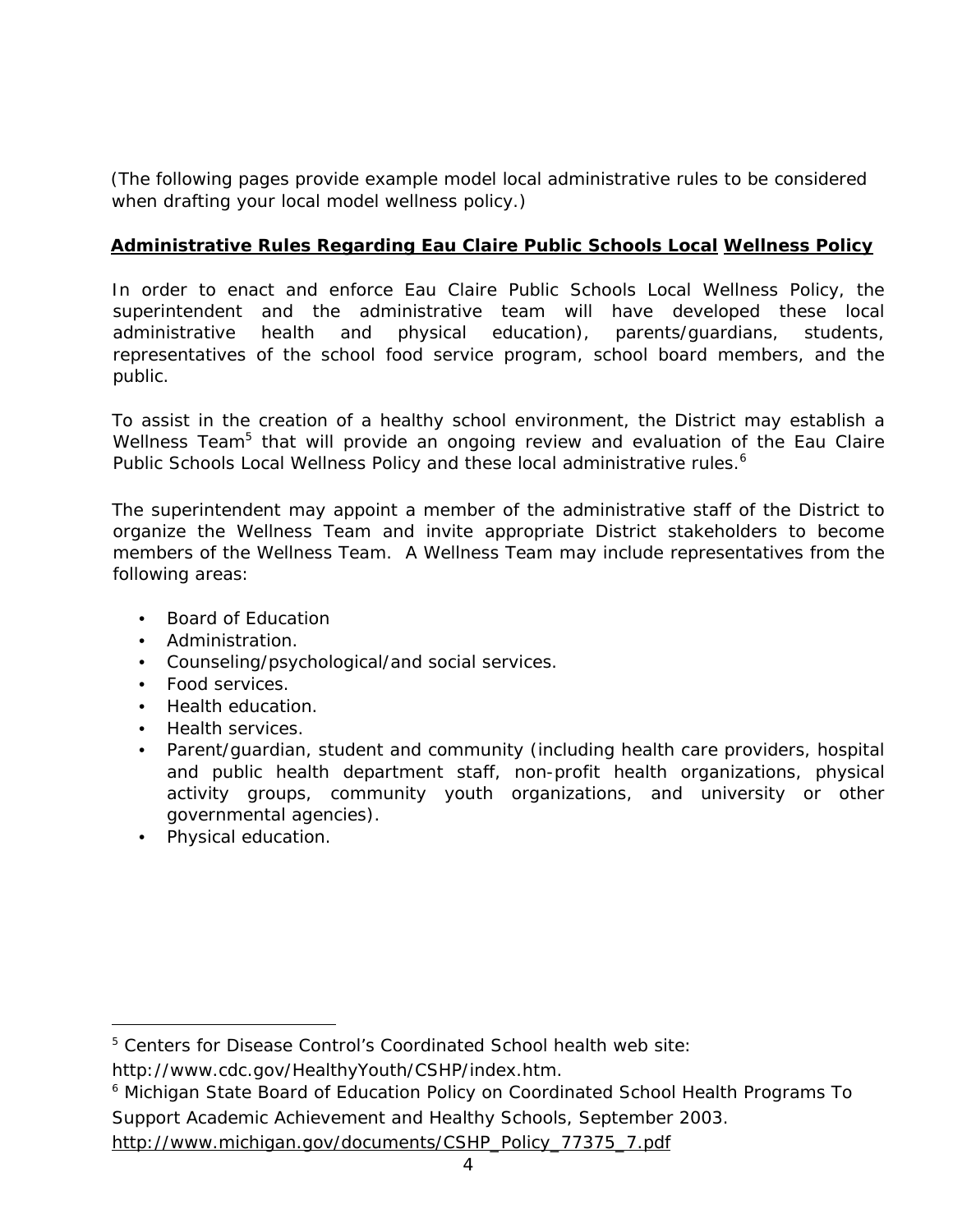Staff shall be reminded that healthy students come in all shapes and sizes. Students should receive consistent messages and support for:

- Self-respect.
- Respect for others.
- Healthy eating.
- Physical activity.<sup>7</sup>

These local rules are subject to ongoing administrative review and modification as necessary to help assure compliance with the purpose and intent of Eau Claire Public Schools Local Wellness Policy.

Students, staff, and community will be informed about the Local Wellness Policy annually.

#### **Nutrition Education**

Nutrition education, a component of comprehensive health education, shall be offered to all students of the District. The District may offer age-appropriate nutrition education classes. In addition, nutrition education topics shall be integrated into the curriculum when appropriate.

The District shall implement a quality nutrition education program that addresses the following:

#### *Curriculum:<sup>8</sup>*

- Has a curriculum aligned with the *Michigan Health Education Content Standards and Benchmarks*?
- Equips students to acquire the knowledge and skills needed to engage in sound nutrition behavior.

•

-

*Instruction and Assessment:* 

- Aligns curriculum, instruction, and assessment.
- Builds students' confidence and competence in making healthy nutrition choices.
- Engages students in learning that prepares them to choose a healthy diet.
- Includes students of all abilities.
- Is taught by "highly qualified teachers of health education. $10^{10}$

<sup>&</sup>lt;sup>7</sup> The Role of Michigan Schools in Promoting Healthy Weight. September 2001. http://www.emc.cmich.edu/pdfs/Healthy%20Weight.pdf

<sup>&</sup>lt;sup>8</sup> The Michigan Model for Comprehensive School Health Education curriculum meets this administrative rule: http://www.emc.cmich.edu/mm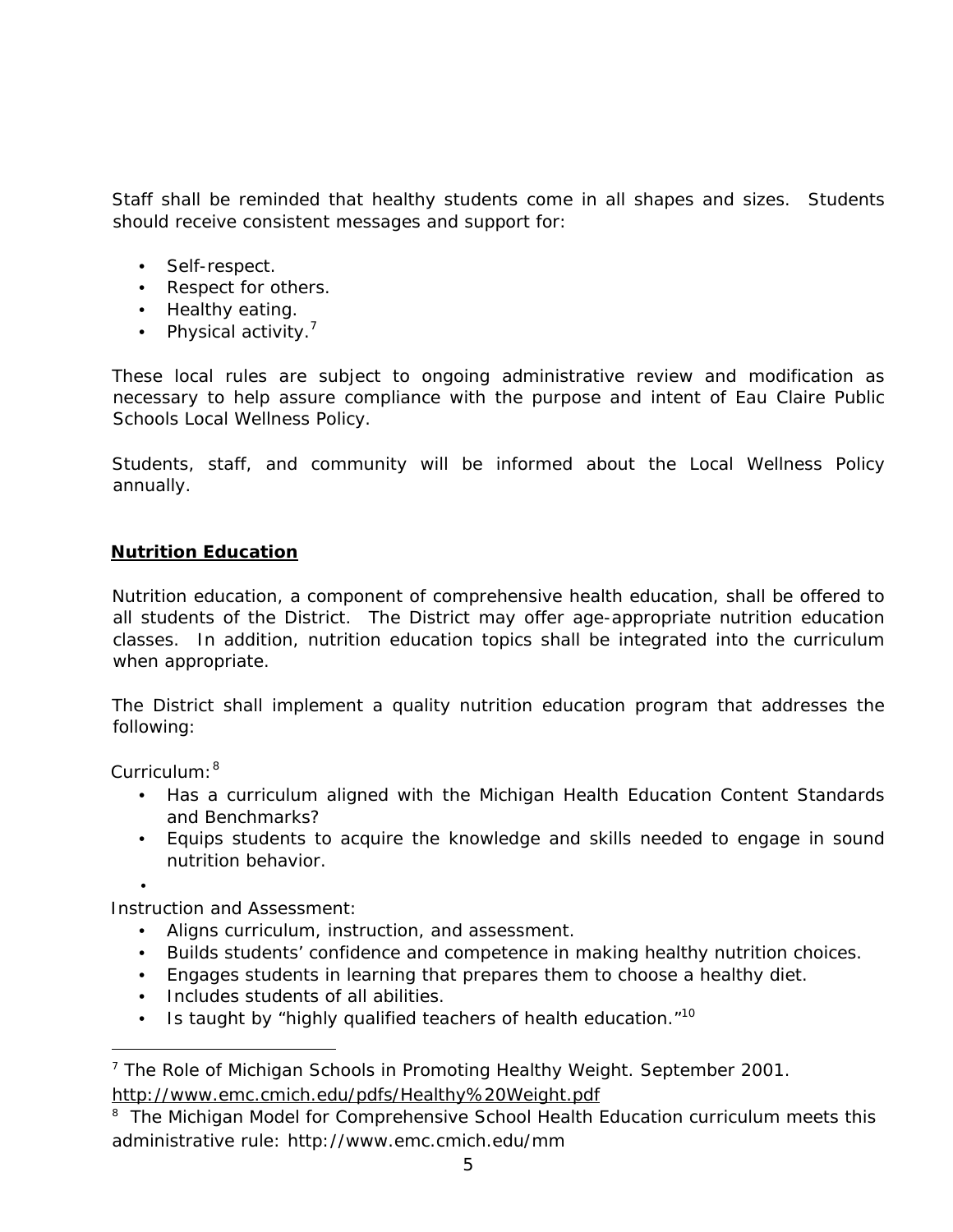*Opportunity to Learn:* 

- Includes students of all abilities.
- Provides adequate instructional time to build students' confidence and competence in health-enhancing skills.

Nutrition education should also be made available to parents/guardians and the community. This nutrition education may be provided in the form of handouts, wall or bulletin board posters or banners, postings on the District website, community and student oriented presentations or other communications focused on promoting proper nutrition and healthy lifestyles.

#### **Nutrition Standards**

The District shall offer school meal programs with menus meeting the meal patterns and nutrition standards established by the United States Department of Agriculture (USDA). The District shall encourage students to make food choices based on the most current Dietary Guidelines for Americans.

The District shall monitor food service distributors to ensure that they provide predominantly healthy food and beverage choices that comply with this policy's purpose in all buildings.

The District shall discourage using food as a reward.

The District shall encourage serving healthy food at school parties. Notices shall be sent to parents/guardians either separately or as part of a school newsletter, reminding them of the necessity of providing healthy treats for students.

# **Physical Education and Physical Activity Opportunities**

Developmentally appropriate physical education shall be offered every year to all students of the District.<sup>4</sup> In addition, physical education topics may be integrated into the entire curriculum when appropriate.

The District shall implement a quality physical education program that addresses the following:

*Curriculum:*<sup>9</sup>

-

- Equips students with the knowledge, skills, and attitudes necessary for lifelong physical activity.
- Has a curriculum aligned with the *Michigan Physical Education Content Standards and Benchmarks*.
- Influences personal and social skill development.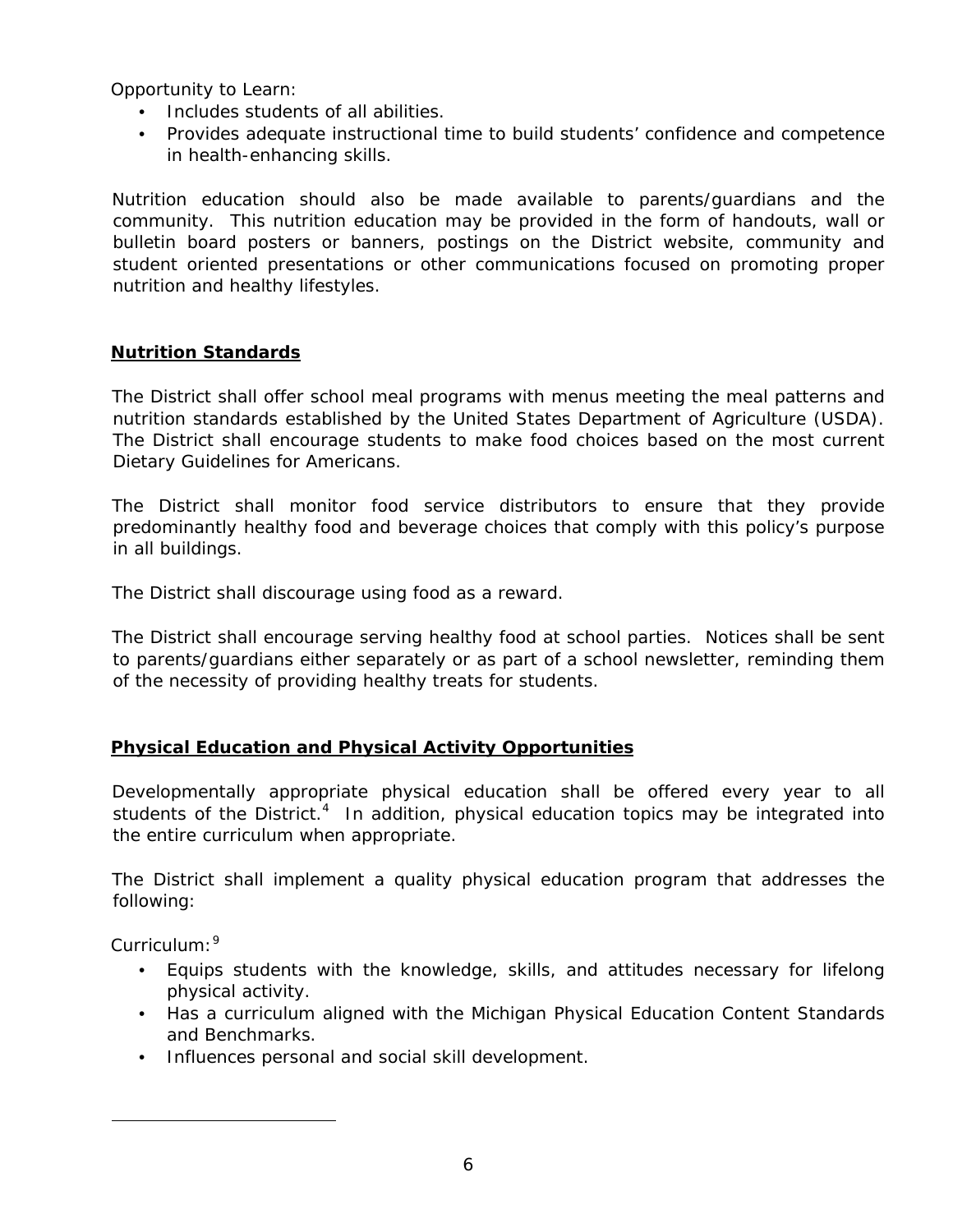*Instruction and Assessment:* 

- Aligns curriculum, instruction, and assessment.
- Builds students' confidence and competence in physical abilities.
- Engages students in curriculum choices that prepare them for a wide variety of lifetime activities.
- Includes students of all abilities.
- Is taught by a certified physical education teacher trained in best practice physical education methods.
- Keeps all students involved in purposeful activity for a majority of the class period.

#### *Opportunity to Learn:*

- Builds students' confidence and competence in physical abilities.
- Has a teacher-to-student ratio consistent with those of other subject areas and/or classrooms.
- Has enough functional equipment for each student to actively participate.
- $\bullet$  Includes students of all abilities.<sup>11</sup>
- Provides facilities to implement the curriculum for the number of students served.

The District should offer daily opportunities for unstructured physical activity, commonly referred to as recess, for all students Pre-K through grade five. Recess should be in addition to physical education class time. The district shall provide proper equipment and a safe area designated for supervised recess in the elementary setting. School staff should make a concerted effort to not withhold participation in recess from students or cancel recess to make up for missed instructional time.

#### **Other School-Based Activities Designed to Promote Student Wellness**

The District shall strive to create a healthy school environment that promotes healthy eating and physical activity.<sup>10</sup> In order to create this environment, the following activities shall be implemented:

#### *Dining Environment*

j

- The school district shall provide: o a clean, safe, enjoyable meal environment for students,
	- o enough space and serving areas to ensure all students have access to school meals with minimum wait time,
	- o drinking fountains in all schools, so that students can get water at meals and throughout the day,
	- o encouragement to maximize student participation in school meal programs, and